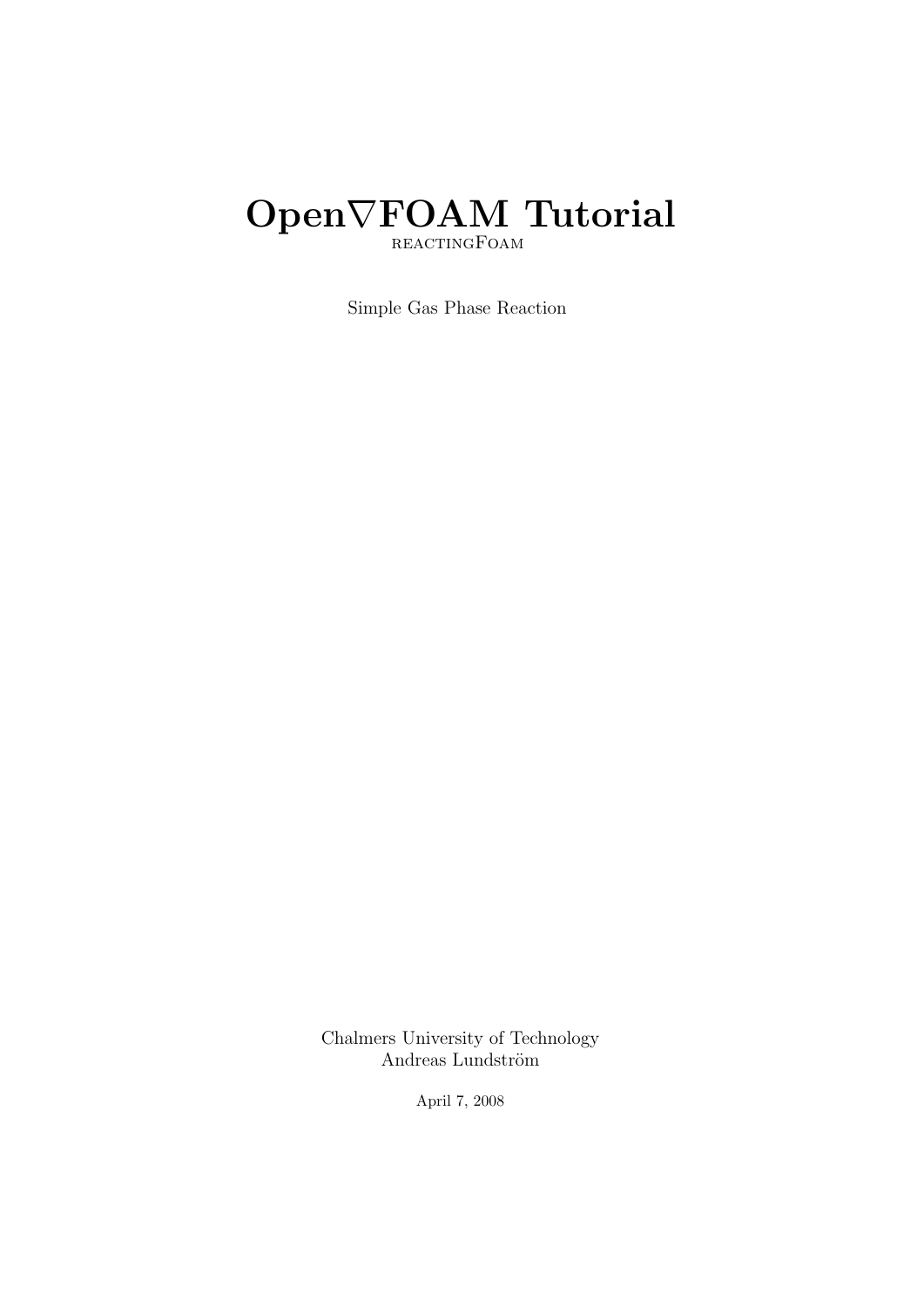## 1 Introduction

This tutorial is intended as a first introduction problem to the OpenFOAM solver reactingFoam. The aim of the tutorial is to understand how to setup a simple gas phase reaction scheme. The solver uses the CHEMKIN format to formulate kinetics and supply thermodynamic data for the induvidual componenets. Thus a large part of this tutorial will be spent understanding how CHEMKIN is used. The choosen sample problem consists of two simple, made up, gas phase reactions where the rate of reaction is given on an Arrhenius form. As a reactor the 2D pitzDaily case with a backward facing step will be used. The reactions occuring in the reactor are:

| reaction 1 |           |    |  |
|------------|-----------|----|--|
| reaction 2 | $2\Delta$ | k2 |  |

Reaction 1 and 2 are assumed to be of first and second order respectively.

| reaction 1 | r <sub>1</sub> | = | $k_1C_A$    |
|------------|----------------|---|-------------|
| reaction 2 | $r_{\Omega}$   | = | $k_2C_AC_A$ |

Reaction rates are given by:

$$
k_i = A_i \exp\left[\frac{E_i}{R} \left(\frac{1}{300} - \frac{1}{T}\right)\right]
$$
 (1)

Activation energies, material properties and heat of reactions are given in Table (1).

|                  | value     | unit                             |
|------------------|-----------|----------------------------------|
| A <sub>1</sub>   | 0.01      | $1/\mathrm{s}$                   |
| $A_2$            | $9E-05$   | $\rm m^3/mole/s$                 |
| $E_1$            | 33000     | J/mole                           |
| $E_2$            | 75300     | J/mole                           |
| $\Delta H_{R_1}$ | $-20E+03$ | $J/mole$ of A reacted in reac. 1 |
| $\Delta H_{R_2}$ | $-30E+03$ | $J/mole$ of A reacted in reac. 2 |
| $C_{p_A}$        | 3000      | J/kg/K                           |
| $C_{p_B}$        | 3000      | J/kg/K                           |
| $C_{p_C}$        | 3000      | J/kg/K                           |
| $M_A$            | 44        | g/mole                           |
| $M_B$            | 44        | g/mole                           |
| $M_C$            | 88        | g/mole                           |

Table 1: Species material and reaction data

## 2 Using CHEMKIN

A description of the reactions and thermodynamic data of the involved species are supplied to reactingFoam using the CHEMKIN format. The case should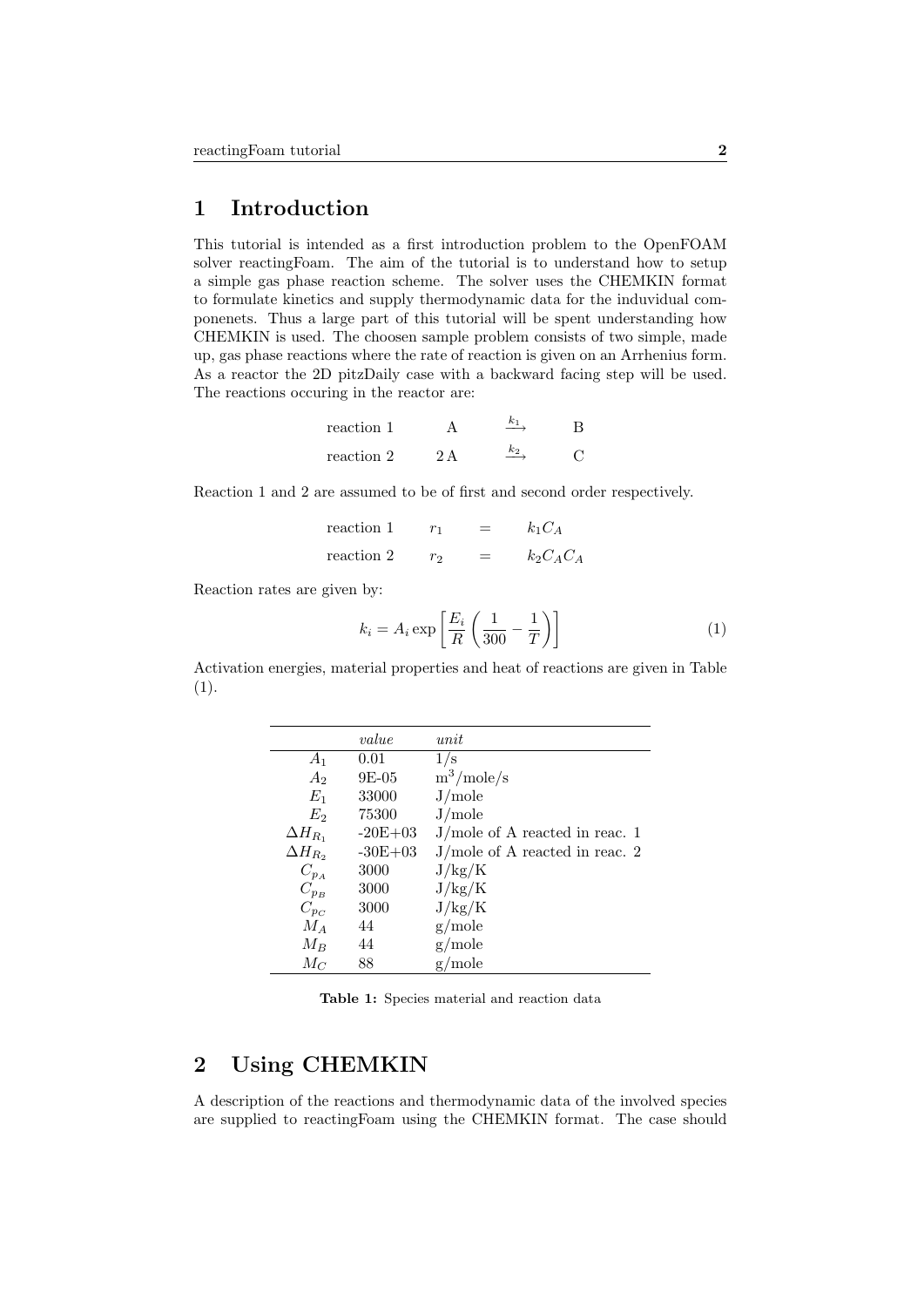contain a folder called **chemkin** where two files *chem.inp* and *therm.dat* should be placed. In chem.inp the reaction kinetiks and stoichiometry is described. The standard Arrheniu's expression used for reaction rates in chemkin is given as:

$$
k_i = A_i T^{\beta_i} \exp\left(-\frac{E_i}{RT}\right) \tag{2}
$$

The default units in CHEMKIN are  $\left( \frac{cm^3}{mol_e} \right)^{(r-1)} s^{-1}$  for the pre-exponetial factor <sup>1</sup>  $A_i$  and  $(cal/mole)$  for the activation energy  $E_i$ . There is an option to specify which units should be used. To change the unit for the activation energy the keyword *JOULES/MOLE* is supplied. Please observe that the preexponetial factors in Table (1) are given for Eq. (1) and has to be recalculated to fit the form accepted by CHEMKIN. This is done by pulling out the factor  $\exp(E_i/R 300)$ . A working chem.inp file is given below:

|               | ELEMENTS |             |                       |    |                           |  |  |
|---------------|----------|-------------|-----------------------|----|---------------------------|--|--|
| H C           |          | N           |                       |    |                           |  |  |
| END           |          |             |                       |    |                           |  |  |
| <b>SPECIE</b> |          |             |                       |    |                           |  |  |
| N2            |          | H2 AL BL CL |                       |    |                           |  |  |
| END           |          |             |                       |    |                           |  |  |
|               |          |             | REACTIONS JOULES/MOLE |    |                           |  |  |
| AL            |          |             | $\Rightarrow$         | BL | 6.80E+06  0.0  33500.0! 1 |  |  |
| 2AL           |          |             | $\Rightarrow$         | CL | 1.16E+15  0.0  75300.0! 1 |  |  |
| END           |          |             |                       |    |                           |  |  |

The file uses keywords to indentify involved species and elements. To make sure that species names, i.e. C is not confused with elementary carbon, all species except  $N_2$  have been renamed to AL, BL and CL. After the keyword REACTIONS the identifier JOULES/MOLE is given to change the unit of the activation energy. The three numbers given before the exclamation mark are  $A_i, \beta_i$  and  $E_i$  respectively. In this case the main species are made up, however the molar weights correspond to propane and heptene, the corresponding thermodynamic data however does not. This is due to the fact that CHEMKIN needs to now the elementary composition of the involved species. In order to be able to use constant heats of reaction som care must be taken when constructing the Thermo.dat file.

In the file *Thermo.dat* all information about species heatcapacity, enthalpy and entropy is given. These quantities are supplied using polynomials as follows:

$$
\frac{C_{p_k}^{\circ}}{R} = a_{1k} + a_{2k}T_k + a_{3k}T_k^2 + a_{4k}T_k^3 + a_{5k}T_k^4
$$
\n(3)

$$
\frac{H_k^{\circ}}{RT_k} = a_{1k} + \frac{a_{2k}}{2}T_k + \frac{a_{3k}}{3}T_k^2 + \frac{a_{4k}}{4}T_k^3 + \frac{a_{5k}}{5}T_k^4 + \frac{a_{6k}}{T_k}
$$
(4)

$$
\frac{S_k^{\circ}}{R} = a_{1k} \ln T_k + a_{2k} T_k + \frac{a_{3k}}{2} T_k^2 + \frac{a_{4k}}{3} T_k^3 + \frac{a_{5k}}{4} T_k^4 + a_{7k} \tag{5}
$$

where  $\circ$  means standard state based on pressure (in our case 1 atm). If  $C_p^{\circ}$  is regarded as constant then:

<sup>&</sup>lt;sup>1</sup>Where  $r$  is the reaction order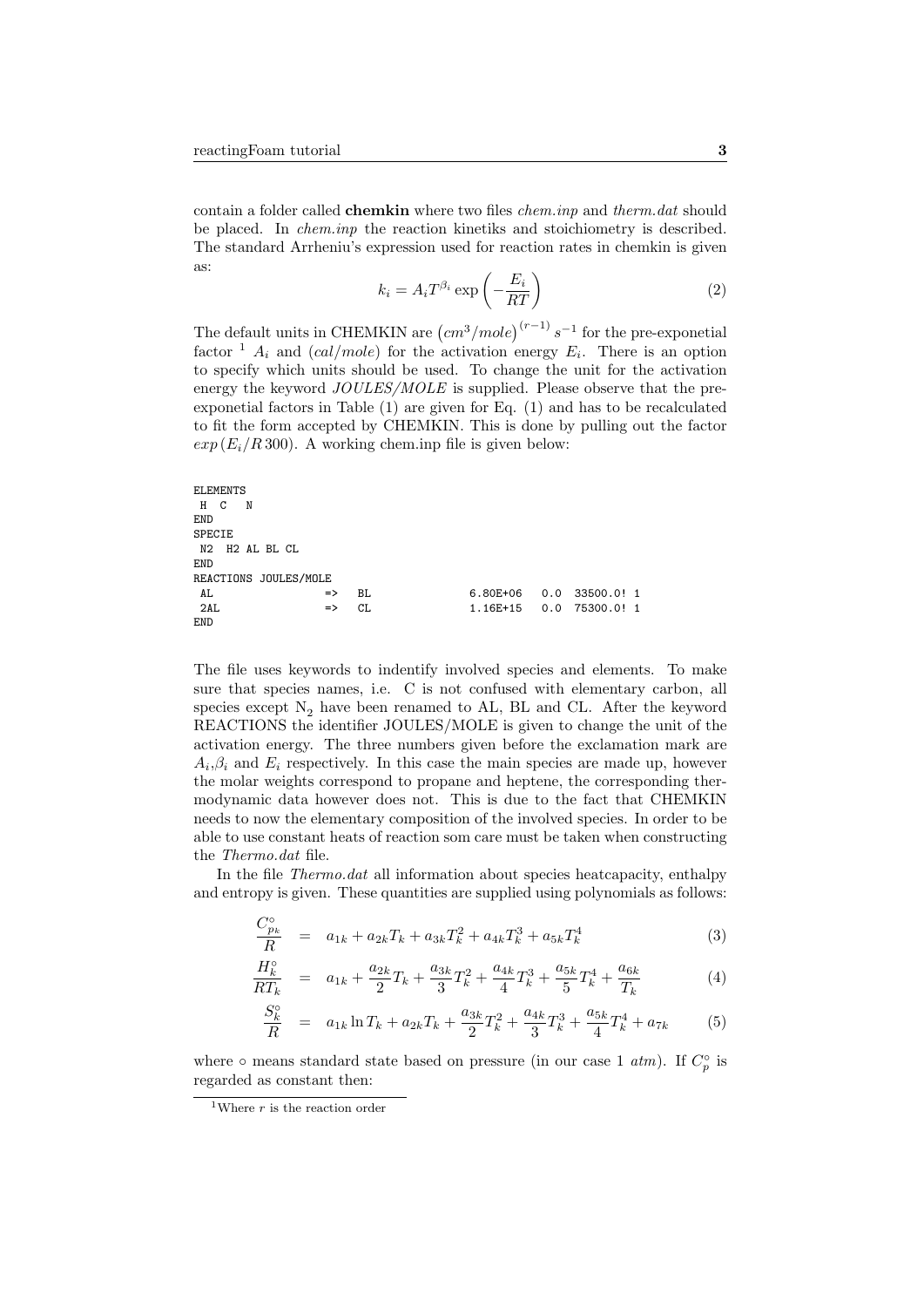| $a_{1k}$ | $=$ | $C_{p_k}^{\circ}/R$                    |
|----------|-----|----------------------------------------|
| $a_{1A}$ | $=$ | $3000 \cdot 44 \cdot 10^{-03} / 8.314$ |
| $a_{1B}$ | $=$ | $3000 \cdot 44 \cdot 10^{-03} / 8.314$ |
| $a_{1C}$ | $=$ | $3000 \cdot 88 \cdot 10^{-03} / 8.314$ |

 $\lambda$ 

Where  $C_{p_k}^{\circ}$  is molar heat cpacity. The enthalpy is then given as

$$
\frac{H_k^{\circ}}{RT_k}=a_{1k}+\frac{a_{6k}}{T_k}
$$

and the heat of reaction as

$$
\Delta H_r^{\circ} = \sum_i H_{\text{prod}} - \sum_i H_{\text{reac}} =
$$
  

$$
\sum_i \nu_i (a_{1i}RT + a_{6i}R) - \sum_j \nu_j (a_{1j}RT + a_{6j}R)
$$
 (6)

It follows that in order to get a constant heat of reaction, the sum of  $C_p$  values between products and reactants has to be equal. In the case above the molar weights and stochoimetric coeffcients are such that this is realized. As an example consider reaction 2 where

$$
\Delta H_r = (a_{1C}RT + a_{6C}R) - 2(a_{1A}RT + a_{6A}R)
$$

and since

$$
a_{1C}=2\ a_{1A}
$$

the heat of reaction is

$$
\Delta H_r = a_{6C}R - 2\ a_{6A}R
$$

Setting the enthalpy for species A to zero and the enthalpies of B and C to the negative of the respective heats of reaction and dividing by R gives constant heats of reaction.

$$
\begin{array}{rcl}\na_{6A} & = & 0 \\
a_{6B} & = & -20000/8.134 \\
a_{6C} & = & -60000/8.134\n\end{array}
$$

Above, the enthalpy for C has been multiplied by two since it was given as per reacted mole of A.

The format of the *therm.dat* file follows an old Fortran style parsing pattern. This means that the way numbers and words are entered is important for the parsing of the file to be successful. The simplest way to go around this is to use an old file as a template. Below, a working therm.dat file is supplied. For reference about the format used see the CHEMKIN manual<sup>2</sup>.

<sup>2</sup>http://www.cvd.louisville.edu/Course/Chemical%20Vapour%20Deposition /Manuals/chemkin/chemkin1chemkin.pdf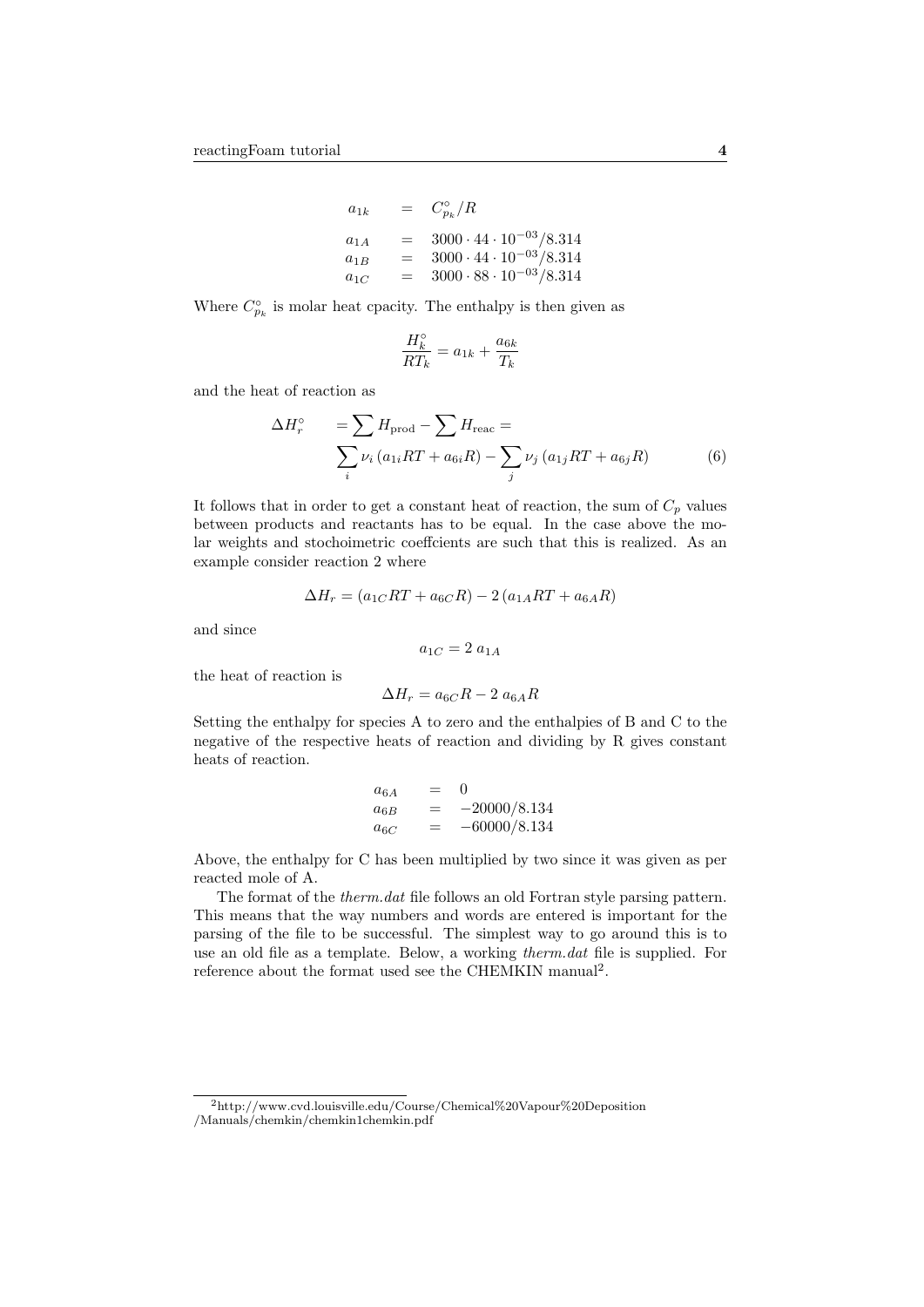| THERMO ALL                                                                    |                                 |   |
|-------------------------------------------------------------------------------|---------------------------------|---|
| 200.000<br>1000.000 5000.000                                                  |                                 |   |
| AL<br>- 8C<br>3<br>SAND870<br>G<br>1 H                                        | 200.000 5000.000 1000.000       |   |
| $0.01587000E+03$ 0.00000000E-01 0.00000000E-04 0.00000000E-08 0.00000000E-12  |                                 | 2 |
| $0.00000000E+00$ 0.00000000E+02 0.01587000E+03 0.00000000E-01 0.00000000E-04  |                                 | 3 |
| $0.00000000E-07$ 0.00000000E-10 0.00000000E+00 0.03950372E+02                 |                                 | 4 |
| BL<br>SAND880<br>8C<br>3<br>1 H<br>G                                          | 5000.000<br>200,000<br>1000.000 | 1 |
| $0.01587000E+03$ 0.00000000E-01-0.00000000E-04 0.00000000E-08 0.00000000E-12  |                                 | 2 |
| $-0.24055810E+04-0.00000000E+02$ 0.01587000E+03 0.00000000E-01 0.00000000E-04 |                                 | 3 |
| $0.00000000E-07$ 0.00000000E-10-0.24054363E+04 0.03950372E+02                 |                                 | 4 |
| CL.<br>SAND890<br>2H 16C<br>6<br>G                                            | 5000.000<br>200.000<br>1000.000 | 1 |
| 0.03175000E+03 0.00000000E-01-0.00000000E-04 0.00000000E-08 0.00000000E-12    |                                 | 2 |
| $-0.72167428E+04$ 0.00000000E+02 0.03175000E+03 0.00000000E-01 0.00000000E-04 |                                 | 3 |
| 0.00000000E-07 0.00000000E-10-0.72167428E+04 0.03950372E+02                   |                                 | 4 |
| N <sub>2</sub><br>2<br>121286N<br>G                                           | 0200.00<br>5000.00<br>1000.00   | 1 |
| 0.02926640E+02.0.01487977E-01-0.05684761E-05.0.01009704E-08-0.06753351E-13    |                                 | 2 |
| $-0.09227977E+04$ 0.05980528E+02 0.03298677E+02 0.01408240E-01-0.03963222E-04 |                                 | 3 |
| $0.05641515E-07-0.02444855E-10-0.01020900E+05$ 0.03950372E+02                 |                                 | 4 |
| F.ND                                                                          |                                 |   |

The keyword THERMO ALL is used when all thermodynamic data is taken from Interpreter input. Line number 2 includes the temeperature ranges for two sets of coefficients describing the polynomials. The species name starts line number 3 where also the elemenatry composition must be declared as well as phase and temperature range. Lines number 4-6 represent the coefficinets used in equations  $(3)-(5)$  for two set of temperature ranges. In the example above nitrogen is taken from a standard database.

## 3 Case setup

As mentioned previously the mesh used is taken from the *pitzDaily* tutorial just using a larger scale i.e.  $x10$ . Start by downloading the case to your  $/\text{run}/$ directory and un-tar it by tar -xzf reactingFoamTutorial.tgz.



Figure 1: pitzDaily domain used in the reactingFoamTutorial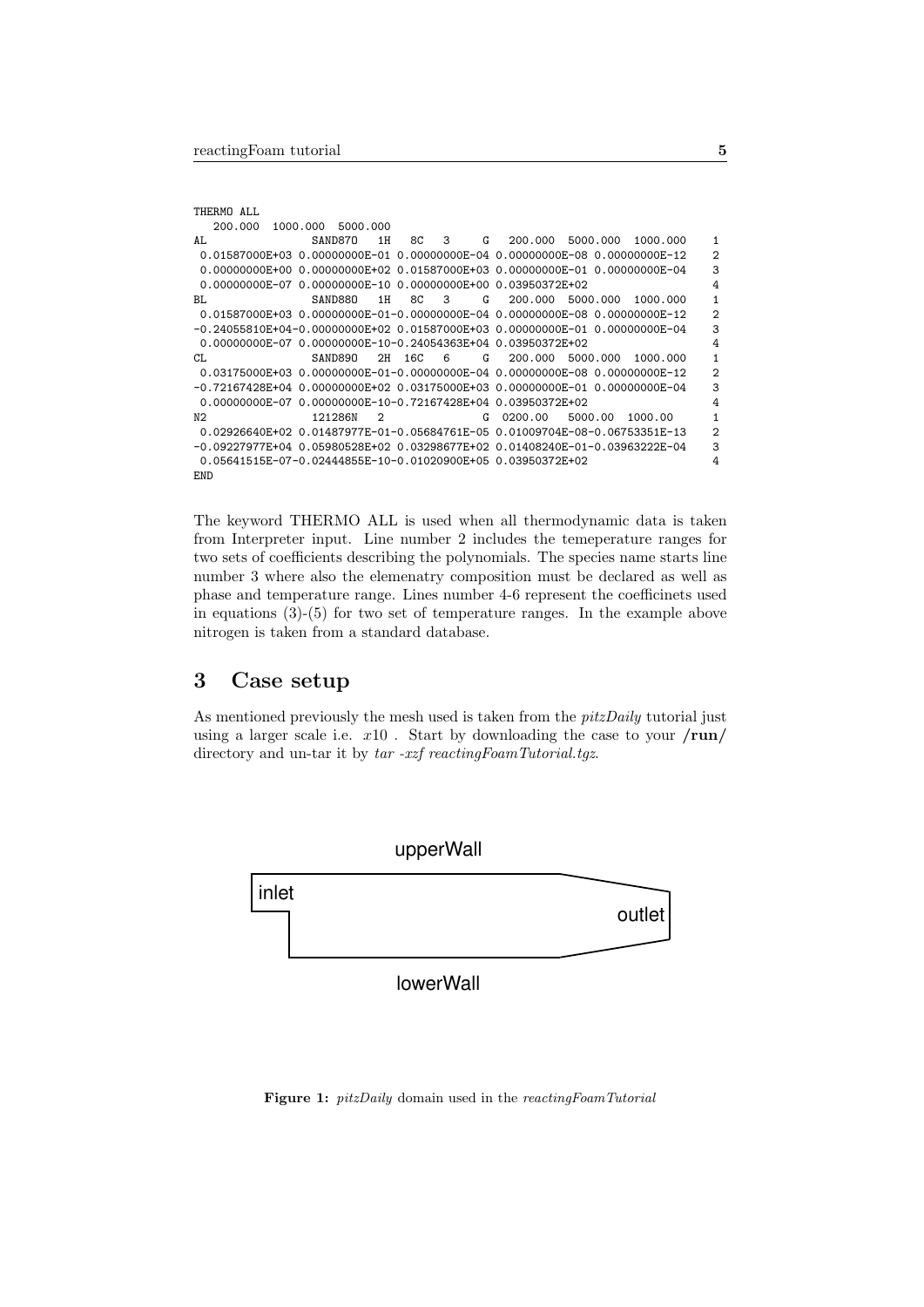#### 3.1 Initial and Boundary conditions

For all the fields except those describing the species, initial and boundary conditions are the same as in the pitzDaily case. In the 0 folder the files AL, BL,  $CL$  and  $N2$  should be present and also a Ydefault (and of course the original  $pitzDaily$  files). The initial and boundary conditions for the new fields are given in table (2)

| field    | internal Field | inlet | outlet       | upperWall    | lowerWall    |
|----------|----------------|-------|--------------|--------------|--------------|
| ΑL       | 0.0            | 0.9   | zeroGradient | zeroGradient | zeroGradient |
| BL       | 0.0            | 0.0   |              |              |              |
| CL       | 0.0            | 0.0   |              |              |              |
| N2       | $1.0\,$        | 0.1   |              |              |              |
| Ydefault | 0.0            | 0.0   |              |              |              |
|          | 623            | 623   |              | 623          | 623          |

Table 2: Initial and boundary conditions for species and temperature

All species fractions are given on mass-basis. The Ydefault file is used in case a large number of species share a common set of boundary conditions i.e. a default set which is handy incase there are many species involved.

#### 3.2 Enviromental and Chemistry properties

There is also a second set of files used to control the chemistry in the solver. These are:

- chemistryProperties
- combustionProperties
- *thermophysicalProperties*

In *chemistryProperties* chemistry and *turbulentReaction* should be turned on as chemistry solver use ODE. Leave the setting in the combustionProperties as it is. In thermophysicalProperties make sure that the paths to your chemkin files i.e. chem.inp and therm.dat are correct.

#### 3.2.1 Effective Diffusivity

The effective diffusivity is taken as the effective viscosity which implies a turbulent Schmidt number of one. The laminar viscosity in turn is caluclated using Sutherland's law where the constants are hard coded in to the actual chemkinreader using  $A_s = 1.67212e^{-6}$  and  $T_s = 170.672$ .

$$
\mu = A_s \frac{T^{1/2}}{(1 + T_s/T)}
$$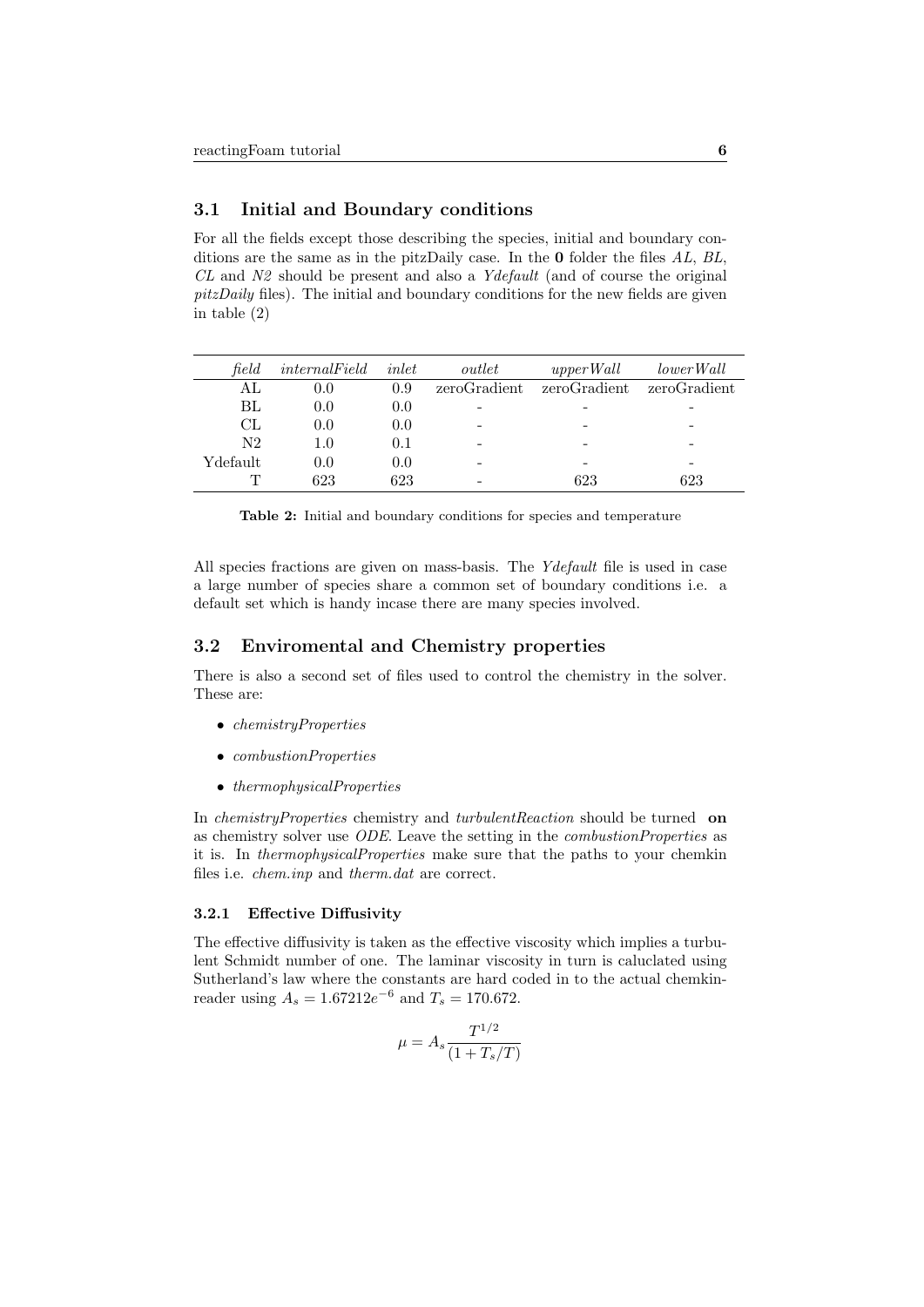### 3.3 System setup and running the case

In controlDict use the following settings:

| application       | reactingFoam;      |
|-------------------|--------------------|
| startFrom         | startTime;         |
| startTime         | 0;                 |
| stopAt            | endTime;           |
| endTime           | 1;                 |
| deltaT            | $1e-02;$           |
| writeControl      | adjustableRunTime; |
| writeInterval     | $1e-01;$           |
| purgeWrite        | 0;                 |
| writeFormat       | binary;            |
| writePrecision    | 6;                 |
| writeCompression  | uncompressed;      |
| timeFormat        | general;           |
| timePrecision     | 6;                 |
| adjustTimeStep    | yes;               |
| maxCo             | 0.1;               |
| runTimeModifiable | yes;               |
|                   |                    |

```
// ************************************************************************* //
```
Run the case by:

blockMesh . reactingFoamTutorial reactingFoam . reactingFoamTutorial